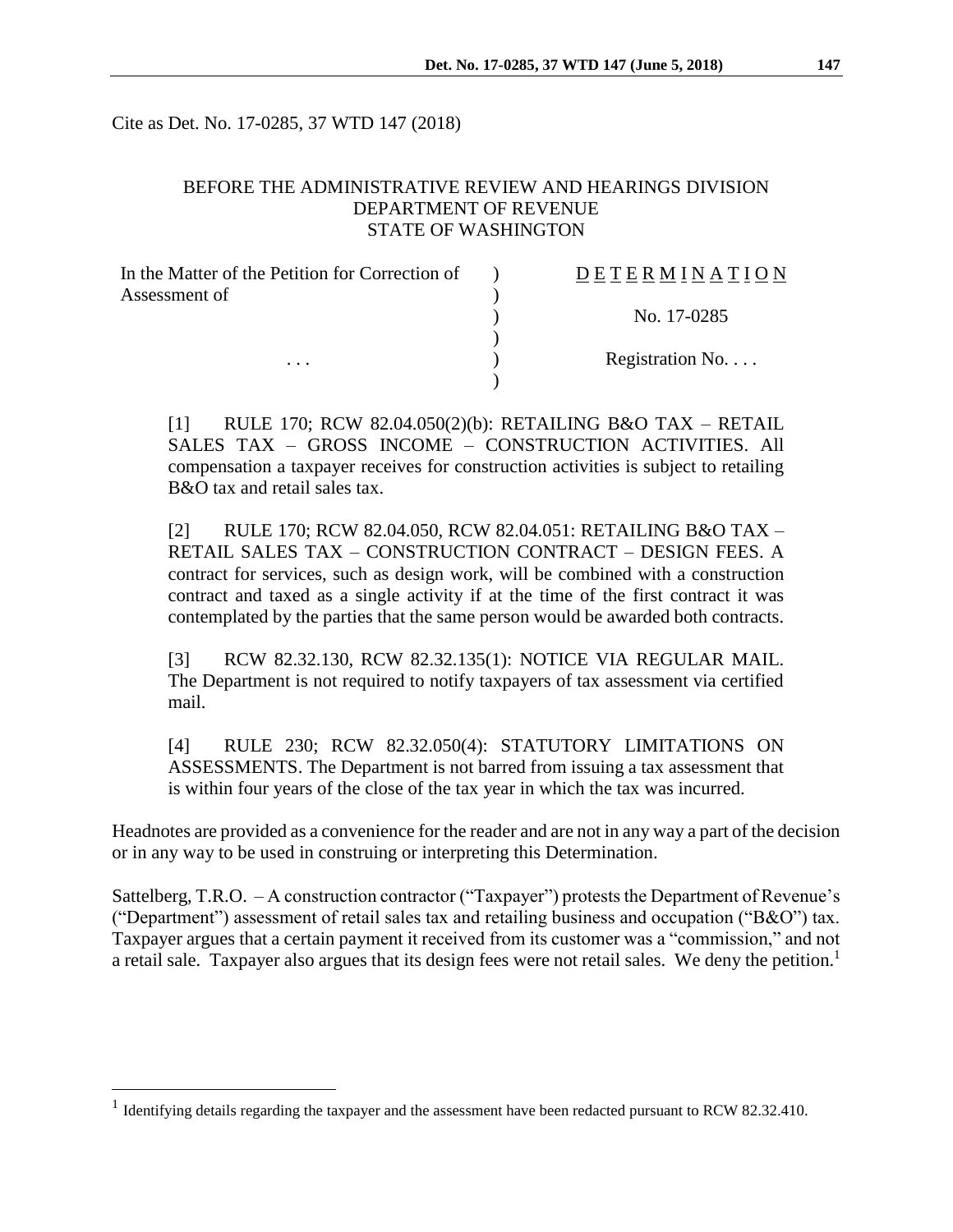### ISSUES

- 1. Whether certain amounts received by a general contractor from its customer constitute retail sales under RCW 82.04.050(2) when the amounts were paid as compensation for general contractor's construction services.
- 2. Whether design fees charged under a design contract by a general contractor are taxable as retail sales under RCW 82.04.050(2) and RCW 82.04.051(3) when the general contractor was also contracted for the subsequent construction activities at the time of the design contract.
- 3. Whether the Department failed to properly notify Taxpayer of the tax assessment under RCW 82.32.130.
- 4. Is the Department barred by the limitations for assessing tax for the tax year 2012 under RCW 82.32.050(4)?

## FINDINGS OF FACT

Taxpayer is a residential construction contractor based out of. . . Washington. Taxpayer constructs and remodels houses on land it owns and on land its customers own. In addition to its construction services, Taxpayer also offers design services.

In 2016, the Department's Audit Division ("Audit") began auditing Taxpayer for the period January 1, 2012, through December 31, 2015. During the course of the audit, Audit discovered income from three projects from 2012 that it thought Taxpayer had reported incorrectly. We discuss each project in turn.

### Project #1

In Project #1, Taxpayer constructed a new house on land Taxpayer's customer owned. The contract for Project #1 [provided Taxpayer shall perform the construction in accordance with plans and specifications as appended to the contract. Customer owns the real property upon which the house shall be constructed. Customer shall pay for all costs of construction. For its performance under the contract, Owner shall pay Taxpayer (1) a flat fee and (2) 40% of the selling price of the house after subtracting the cost of the land and the cost of construction.]

Taxpayer received three payments from its customer under Project #1, as follows: (1) a payment of  $\$\dots$  on  $\dots$  2012, (2) another payment of  $\$\dots$  on  $\dots$  2012, and (3) a payment of  $\$\dots$  on  $\dots$ 2012. Taxpayer collected and remitted retail sales tax on the first two payments, and reported these payments under the retailing B&O tax classification. Taxpayer reported the income from the third payment under the service and other activities B&O tax classification, as it considered the third payment a commission.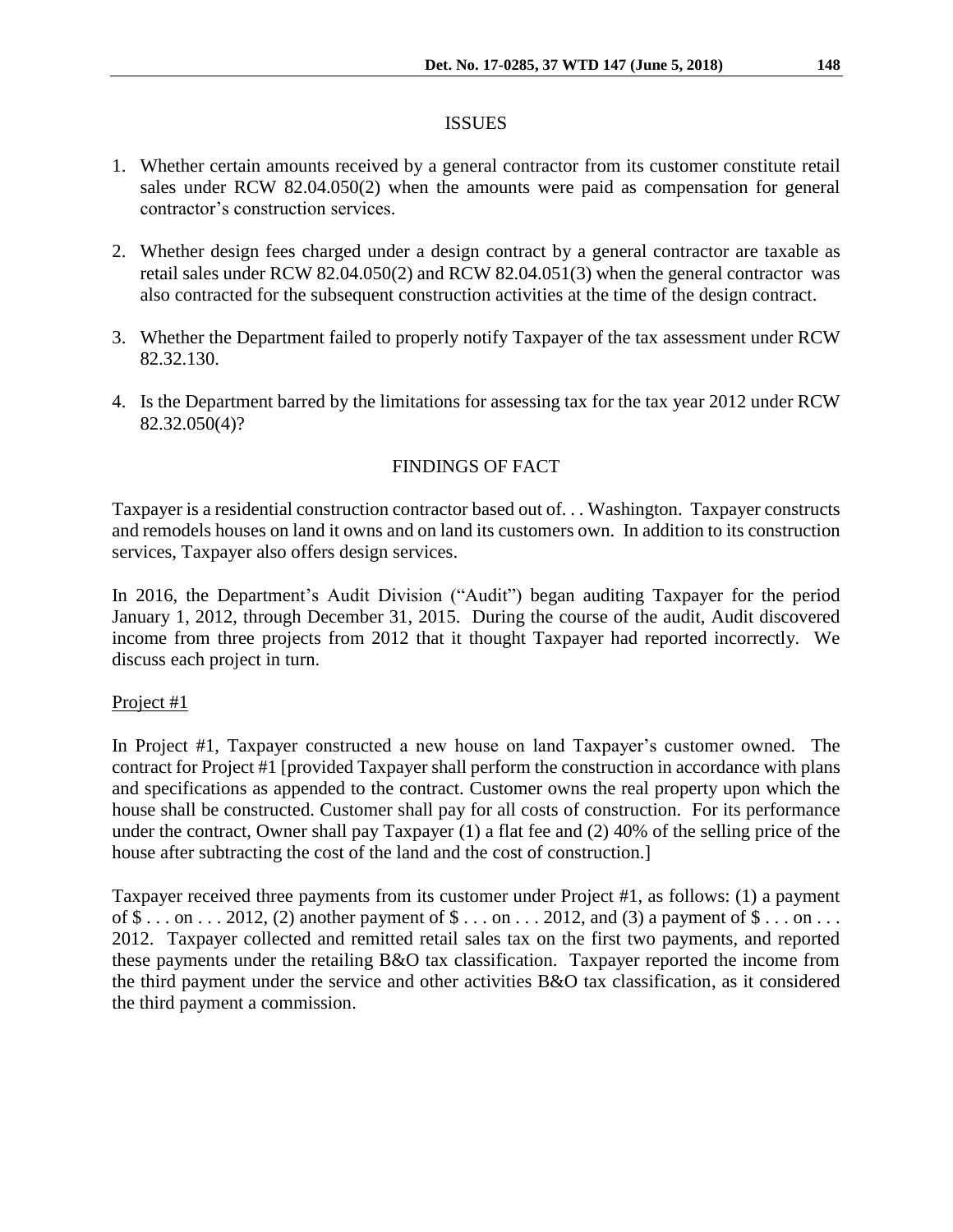## Project #2

In Project #2, Taxpayer remodeled an existing house in . . . Washington. Project #2 consisted of two contracts, a design contract and a construction contract. Both contracts were dated . . . 2012, and both were signed by the parties on . . . 2012. Under the design contract, Taxpayer agreed to serve "as Project Design Manager" for Project #2; however, the design contract does not describe the scope of work any further. Taxpayer represented that it completed the designs of Project #2 pursuant to the design contract. Under the design contract, Taxpayer received a flat fee of \$ . . . for "these services." Taxpayer reported and paid service and other activities B&O tax on the income it received under the design contract.

Under the construction contract, Taxpayer agreed "to remodel" the home "according to the construction documents" and "in accordance to the provisions of the plans and specifications." Taxpayer represented that it performed the construction of Project #2 pursuant to the construction contract. Taxpayer collected retail sales tax on its billings and paid retailing B&O tax on the amounts Taxpayer received from its customer.

## Project #3

In Project #3, Taxpayer remodeled an existing house in . . . Washington. Project #3 also consisted of two contracts, an undated design contract and a construction contract dated . . . 2012. Both contracts were signed by both parties on . . . 2012. Under the design contract, Taxpayer agreed to serve "as Project Design Manager" for Project #3; however, the design contract does not describe the scope of work any further. Taxpayer represented that it completed the designs of Project #3 pursuant to the design contract. Under the design contract, Taxpayer received a flat fee of \$ . . . for "these services." Taxpayer reported and paid service and other activities B&O tax on the income it received under the design contract. This design contract also mentioned that Taxpayer received the customer's initial payment on . . . 2012, nearly a month before the contract was signed.

Under the construction contract, Taxpayer agreed "to remodel" the home "according to the construction documents" and "in accordance to the provisions of the plans and specifications." Taxpayer represented that it performed the construction of Project #3 pursuant to the construction contract. Taxpayer collected retail sales tax on its billings and paid retailing B&O tax on the amounts Taxpayer received from its customer.

### Audit's Assessment

 $\overline{a}$ 

Audit reclassified the third payment of \$ . . . from Project #1, and all design income from Projects #2 and #3, from the service and other activities B&O tax classification to the retailing B&O tax classification, and assessed retail sales tax on that income. On November 7, 2016, Audit issued Taxpayer an assessment totaling  $\$\dots^2$ 

<sup>&</sup>lt;sup>2</sup> The assessment consisted of \$ ... in retail sales tax, \$ ... in retailing B&O tax, a credit of \$ ... for service and other activities B&O tax paid, and \$ . . . in interest. Audit made no other adjustments other than for the three projects at issue here.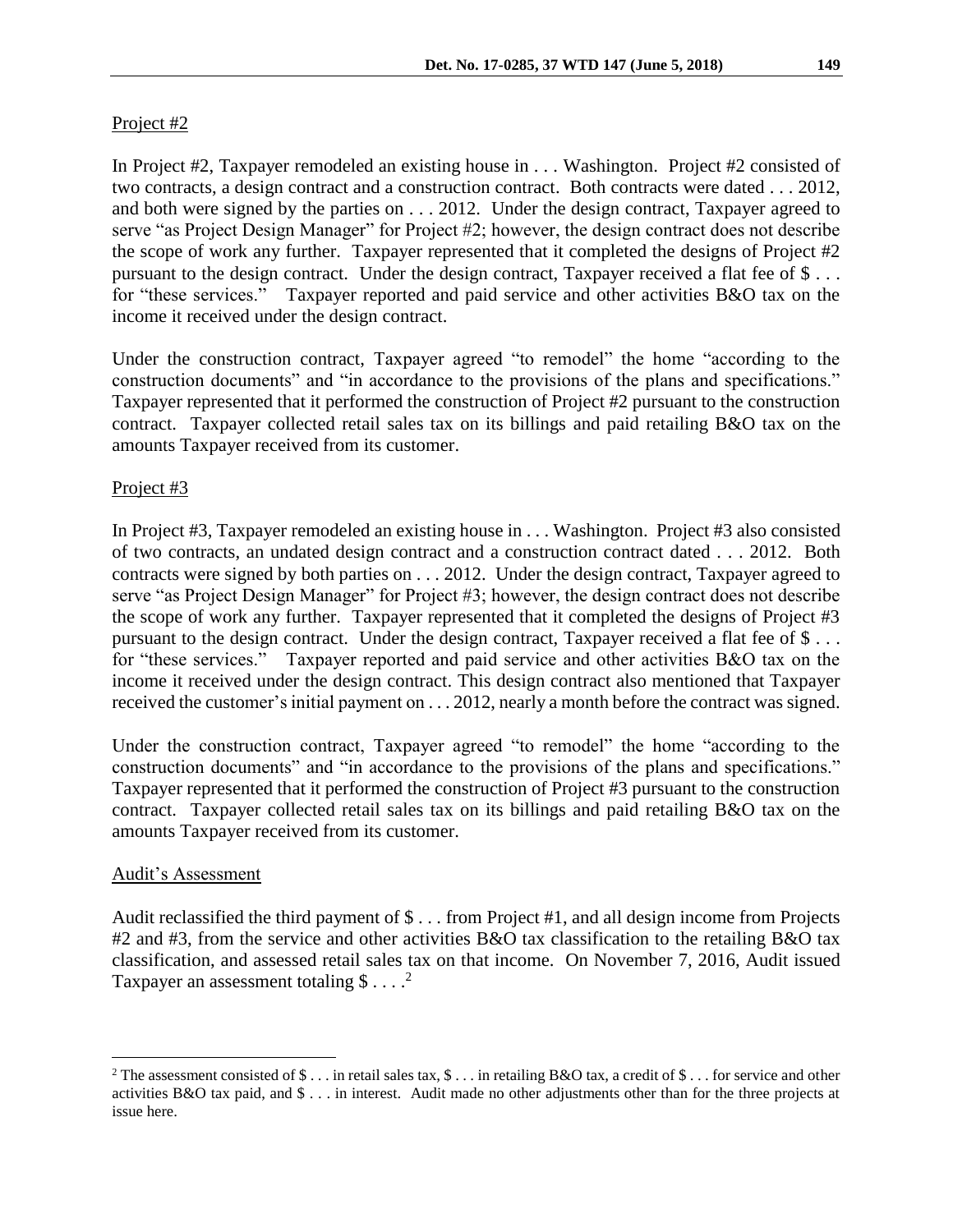Taxpayer timely sought administrative review arguing that it reported each contract correctly. Regarding Project #1, Taxpayer states the \$ . . . payment was solely a commission for acting as investor on the project, and also states it was fully compensated for its construction activities prior to receiving this commission from the sale of the new house. Regarding Projects #2 and #3, Taxpayer argues the amounts it received were entirely for design. Taxpayer states that there was no discussion that it would be the builder until months after the design was complete and paid in both cases. For Project #3 specifically, Taxpayer notes that (1) the customer paid for the design work approximately a month before the contract was signed, and (2) the customer was out of the country and could not sign the contract, and put the project out for bid while out of the country. Taxpayer did not provide any evidence to support its claims regarding Projects #2 and #3 on review.

### ANALYSIS

Washington imposes retail sales tax and retailing B&O tax on each retail sale in this state. RCW 82.08.020; RCW 82.04.250. If a business activity is not specifically classified, such as being a retail sale, the activity will be taxed under the service and other activities B&O tax classification. RCW 82.04.290(2).

### 1. Construction Activities

The term "sale at retail" or "retail sale" includes:

(2) . . . [T]he sale of or charge made for tangible personal property consumed and/or for labor and services rendered in respect to the following: . . .

(b) *The constructing*, repairing, decorating, *or improving of new or existing buildings* or other structures under, upon, or above real property of or for consumers, including the installing or attaching of any article of tangible personal property therein or thereto, whether or not such personal property becomes a part of the realty by virtue of installation . . . .

RCW 82.04.050 (emphasis added).

Here, for Project #1, Taxpayer constructed a new house under the terms of its contract with its customer, the owner of the land. Taxpayer's compensation for the construction of the house came in three forms: (1) customer paid the construction costs according to the contract, (2) a flat  $\$\dots$ fee, and (3) 40% of the selling price of the house after subtracting the cost of the land and the cost of construction, which ended up being \$ . . . . Thus, Taxpayer constructed a new building, and was compensated for this activity, making it a retail sale under RCW 82.04.050(2)(b). It follows that all of the compensation that Taxpayer received for that retail sales is subject to both retailing B&O tax and retail sales tax.

Taxpayer, however, argues that it was fully compensated for its construction services through the payment of construction costs plus the flat \$ . . . fee. Taxpayer argues that the payment of \$ . . . was solely a "commission" paid for Taxpayer's investment in the property. There is no evidence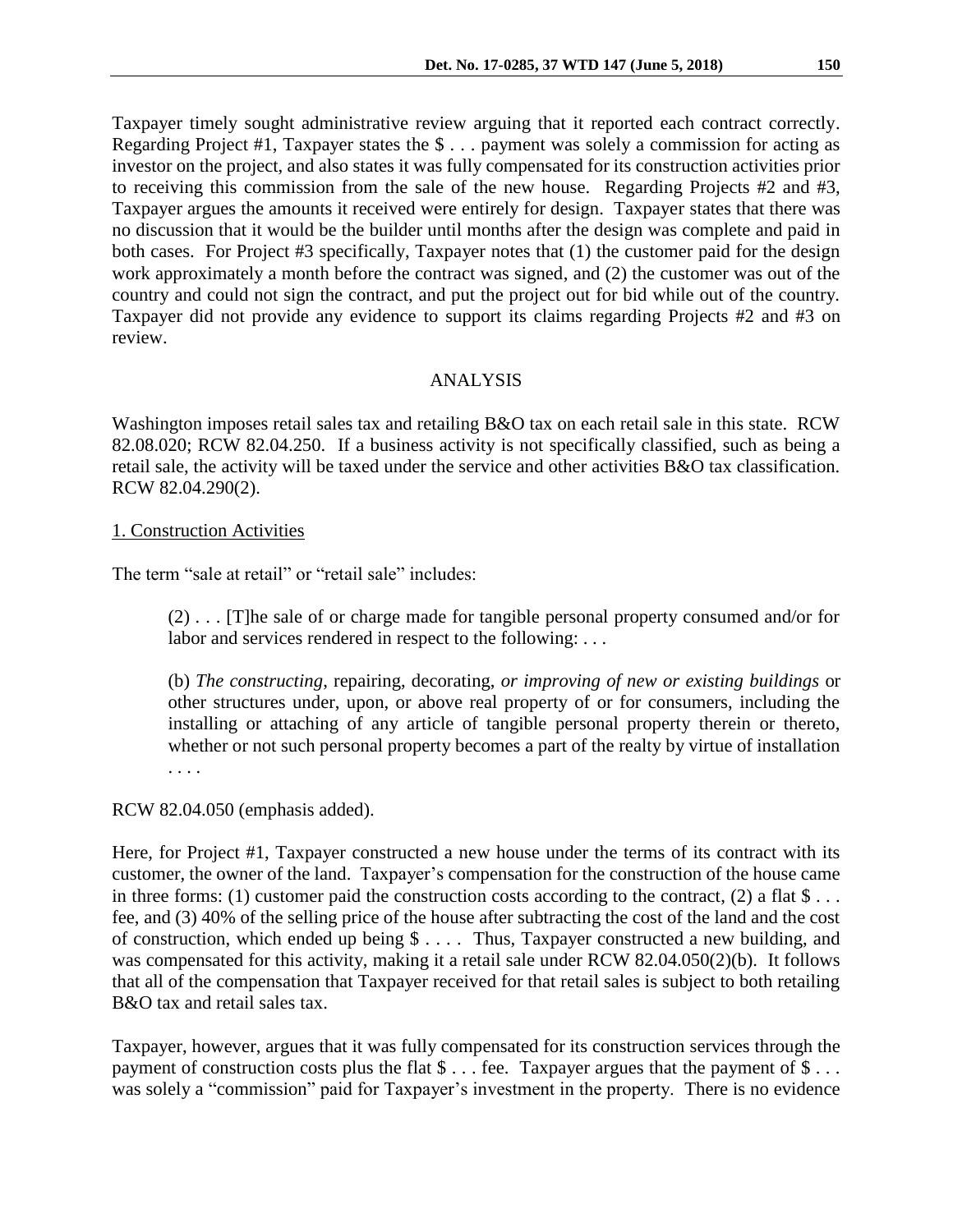in the record that Taxpayer was an investor in Project #1. Instead, the contract simply indicates that all three payments under the contract were compensation for Taxpayer's construction services. Because of the lack of evidence supporting Taxpayer's arguments, and the fact that the contract is clear that Taxpayer was responsible for the construction, we hold that Audit properly reclassified this income from the service and other activities B&O tax classification to the retailing B&O tax classification, and properly assessed retail sales tax on it as well. Accordingly, we deny Taxpayer's petition on this issue.<sup>3</sup>

Regarding Projects #2 and #3, Taxpayer does not dispute that the construction activities that took place under the construction contracts were retail sales. Taxpayer collected and remitted retail sales tax on the construction portions of the projects, as well as paid retailing B&O tax on them.

### 2. Design Activities

RCW 82.04.051(3) clarifies the taxation of when parties enter into separate design and construction contracts that would otherwise be taxed differently:

Unless otherwise provided by law, a contract or agreement under which a person is responsible for activities that are subject to tax as a service under RCW 82.04.290(2), and a subsequent contract or agreement under which the same person is responsible for constructing, building, repairing, improving, or decorating activities subject to tax under another section of this chapter, *shall not be combined and taxed as a single activity if at the time of the first contract or agreement it was not contemplated by the parties, as evidenced by the facts, that the same person would be awarded both contracts*.

(Emphasis added.)

 $\overline{a}$ 

We have held that "conversely, if there is evidence that the parties contemplated . . . that the design and construction work would be done by the same person, the design work will also be characterized as a retail service." Det. No. 15-0135, 35 WTD 135 (2016).

Here, the design and construction contracts for Project #2 were both signed on . . . 2012, and were both dated as of . . . 2012. We conclude that this evidence is sufficient to demonstrate that the parties contemplated that Taxpayer would be awarded both the design and construction contracts. Thus, Audit properly reclassified the design work performed under the design contract in Project #2 to the retailing B&O tax classification and assessed retail sales tax on it.

For Project #3, the design and construction contracts were both signed on . . . 2012. Taxpayer, though, highlights that the design contract notes that the customer wrote the initial check for design services on . . . 2012. This, Taxpayer argues, shows that the design services were contemplated

<sup>3</sup> During the course of the review, Taxpayer used the phrase "construction management" to describe Taxpayer's activities under Project #1, while not explicitly making a construction management argument. We note that construction management is generally a service that is "directly related to" the physical activity of constructing. Det. No. 99-011R, 19 WTD 423 (2000). A person who supervises or directs the construction is "responsible for performance of" the constructing. *Id*.; Det. No. 14-0108, 33 WTD 444 (2014). Taxpayer has not provided evidence to show that Taxpayer engaged in construction management here.